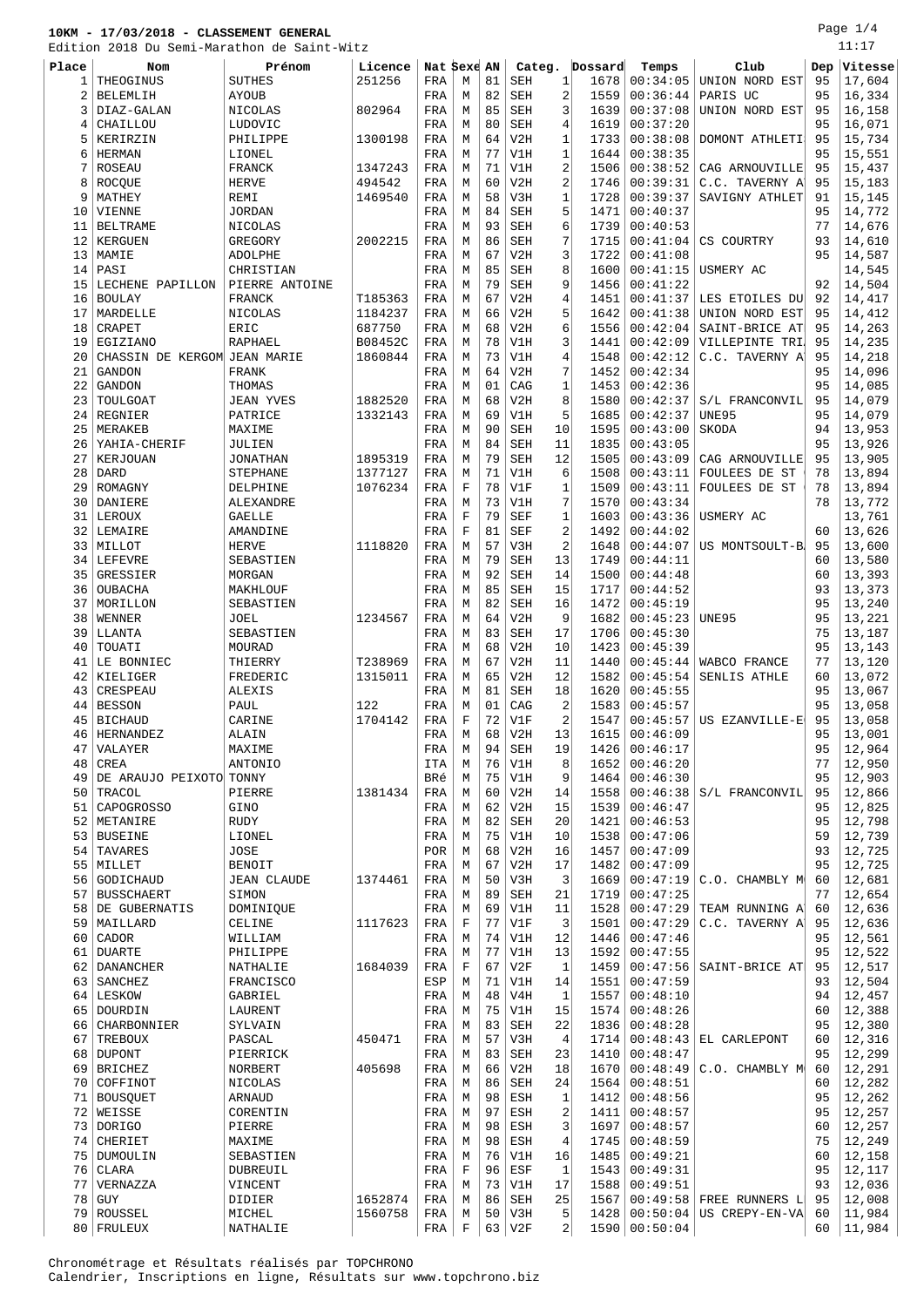Page 2/4

|           | Edition 2018 Du Semi-Marathon de Saint-Witz |                     |         |             |             |    |            |                |         |                 |                           |     | 11:17            |
|-----------|---------------------------------------------|---------------------|---------|-------------|-------------|----|------------|----------------|---------|-----------------|---------------------------|-----|------------------|
| Place Nom |                                             | Prénom              | Licence | Nat Sexe AN |             |    | Categ.     |                | Dossard | Temps           | Club                      | Dep | Vitesse          |
| 81        | BELBLIDIA                                   | NADJET              |         | ALG         | F           | 85 | <b>SEF</b> | 3              | 1495    | 00:50:26        |                           | 92  | 11,897           |
| 82        | MESROUA                                     | AKLI                |         | ALG         | M           | 88 | <b>SEH</b> | 26             | 1606    | 00:50:26        |                           | 93  | 11,897           |
|           |                                             |                     |         |             |             |    |            |                |         |                 |                           |     |                  |
| 83        | OLIVIERA                                    | SYLVAIN             |         | FRA         | M           | 69 | V1H        | 18             | 1498    | 00:50:34        |                           | 14  | 11,866           |
| 84        | <b>JEEROOBURKHAN</b>                        | <b>SHAMS</b>        |         | FRA         | М           | 01 | CAG        | 3              | 1677    | 00:50:38        | LYCEE SAINT WI            | 95  | 11,850           |
| 85        | <b>BRUNAULT</b>                             | <b>NOLWENN</b>      | A44959  | FRA         | F           | 76 | V1F        | 4              | 1502    | 00:50:39        |                           | 95  | 11,846           |
| 86        | LEFEBVRE                                    | ALEXANDRE           |         | FRA         | М           | 99 | <b>JUH</b> | 1              | 1443    | 00:50:45        |                           | 95  | 11,823           |
| 87        | JEANNIN                                     | CHRISTIAN           |         | FRA         | М           | 55 | V3H        | 6              | 1524    | 00:50:49        | RUNNING PASSIO            | 18  | 11,807           |
| 88        | MENIVAL                                     | DOMINIQUE           | 413193  | FRA         | М           | 58 | V3H        | 7              | 1668    | 00:50:50        | C.O. CHAMBLY M            | 60  | 11,803           |
| 89        | MATTHIAU                                    | <b>JEAN PAUL</b>    |         | FRA         | М           | 47 | V4H        | 2              | 1525    | 00:50:51        | RUNNING PASSIO            | 18  | 11,799           |
| 90        | MEYER                                       | MAXIME              |         | FRA         | М           | 01 | CAG        | 4              | 1435    | 00:51:10        |                           | 75  | 11,726           |
| 91        | HORIE                                       | <b>HERVE</b>        |         | FRA         | M           | 67 | V2H        | 19             | 1569    | 00:51:16        |                           | 95  | 11,704           |
| 92        | <b>BENZAOUIA</b>                            | ABDELAZIZ           |         | FRA         | М           | 65 | V2H        | 20             | 1649    | 00:51:24        |                           | 95  | 11,673           |
| 93        | DELBAERE                                    | VINCENT             |         | FRA         | М           | 64 | V2H        | 21             | 1597    | 00:51:46        | USMERY AC                 | 95  | 11,590           |
| 94        | WITASSE                                     | OLIVIER             |         | FRA         | М           | 87 | <b>SEH</b> | 27             | 1552    | 00:51:47        |                           | 77  | 11,587           |
| 95        | <b>DUQUENOY</b>                             | <b>JOHANN</b>       |         | FRA         | М           | 76 | V1H        | 19             | 1554    | 00:51:47        |                           | 95  | 11,587           |
| 96        | TRONQUOY                                    | <b>BRUNO</b>        |         | FRA         | М           | 54 | V3H        | 8              | 1676    | 00:51:53        |                           | 60  | 11,564           |
| 97        | MAGNIEN                                     | GUILLAUME           | 188771  | FRA         | М           | 74 | V1H        | 20             | 1638    | 00:52:01        | UNION NORD EST            | 95  | 11,535           |
| 98        | <b>JEHANNO</b>                              | WILLIAM             |         | FRA         | М           | 79 | <b>SEH</b> | 28             | 1514    | 00:52:08        |                           | 77  | 11,509           |
| 99        | NOLIE                                       | ALEXANDRE           |         | FRA         | M           | 73 | V1H        | 21             | 1541    | 00:52:10        |                           | 60  | 11,502           |
| 100       | MAGNY                                       | CELINE              | 2014818 | FRA         | $\mathbf F$ | 79 | SEF        | 4              | 1650    | 00:52:14        | CS COURTRY                | 77  | 11,487           |
| 101       | PIROT                                       | LAURENT             |         | FRA         | М           | 68 | V2H        | 22             | 1526    | 00:52:17        | RUNNING PASSIO            | 18  | 11,476           |
| 102       | CONTI                                       | PAUL                |         | FRA         | М           | 96 | ESH        | 5              | 1723    | 00:52:20        |                           | 95  | 11,465           |
| 103       | PENEAU                                      | VANESSA             |         | FRA         | $\mathbf F$ | 81 | <b>SEF</b> | 5              | 1518    | 00:52:29        |                           | 78  | 11,432           |
| 104       | GUILBERT                                    | OLIVIER             |         | FRA         | М           | 79 | SEH        | 29             | 1691    | 00:52:32        |                           | 60  | 11,421           |
| 105       | FELIPE                                      | ARNAUD              |         | FRA         | М           | 97 | ESH        | 6              | 1474    | 00:52:34        |                           | 77  | 11,414           |
| 106       | DE BUSSY                                    | OLIVIER             |         | FRA         | М           | 68 | V2H        | 23             | 1694    | 00:52:37        |                           | 60  | 11,403           |
| 107       | MESNARD                                     | PATRICK             |         | FRA         | М           | 72 | V1H        | 22             | 1499    | 00:52:47        |                           | 95  | 11,367           |
| 108       | GARCIA                                      | CRESCENTE           | 545811  | FRA         | M           | 55 | V3H        | 9              | 1586    | 00:52:50        | TREMBLAY AC AT            | 77  | 11,356           |
|           |                                             | ABDELLAH            |         |             | M           | 86 |            |                |         | 00:52:56        |                           | 94  |                  |
| 109       | OUSMER                                      |                     |         | ALG         |             |    | SEH        | 30             | 1503    |                 |                           |     | 11,335           |
| 110       | GALVAIRE                                    | ERIC                | 734668  | FRA         | М           | 61 | V2H        | 24             | 1520    | 00:53:00        | US MONTSOULT-B            | 95  | 11,321           |
| 111       | CHOPLAIN                                    | DAVID               |         | FRA         | М           | 70 | V1H        | 23             | 1577    | 00:53:08        |                           | 95  | 11,292           |
| 112       | POUX                                        | ALAIN               |         | FRA         | М           | 56 | V3H        | 10             | 1496    | 00:53:27        |                           | 92  | 11,225           |
| 113       | RODRIGUES                                   | MELANIE             | 2033458 | FRA         | F           | 87 | <b>SEF</b> | 6              | 1667    | 00:53:29        | C.O. CHAMBLY M            | 60  | 11,218           |
| 114       | PERNOUD                                     | PHILIPPE            |         | FRA         | М           | 60 | V2H        | 25             | 1536    | 00:53:30        |                           | 60  | 11,215           |
| 115       | <b>MBOG</b>                                 | AMIEL               |         | FRA         | М           | 96 | ESH        | 7              | 1744    | 00:53:30        |                           | 75  | 11,215           |
| 116       | COME                                        | ERIC                | 1636136 | FRA         | M           | 60 | V2H        | 26             | 1433    | 00:53:35        | CC THELLE                 | 60  | 11,198           |
| 117       | CHARLIER                                    | VINCENT             |         | FRA         | М           | 74 | V1H        | 24             | 1531    | 00:53:36        |                           | 60  | 11,194           |
| 118       | MINAZ                                       | <b>BERDJ</b>        | T198670 | FRA         | М           | 59 | V2H        | 27             | 1447    | 00:53:41        |                           | 95  | 11,177           |
| 119       | LELEU                                       | THIERRY             |         | FRA         | М           | 75 | V1H        | 25             | 1601    | 00:53:44        | USMERY AC                 |     | 11,166           |
| 120       | RIPPA                                       | DENIS               |         | FRA         | М           | 71 | V1H        | 26             | 1651    | 00:53:52        |                           | 95  | 11,139           |
| 121       | <b>HERVE</b>                                | PASCAL              |         | FRA         | М           | 67 | V2H        | 28             | 1510    | 00:53:53        |                           | 75  | 11,135           |
| 122       | FOUSSARD                                    | ARNAUD              |         | FRA         | М           | 74 | V1H        | 27             | 1405    | 00:53:53        | ADRM                      | 95  | 11,135           |
| 123       | VERBRUGGEN                                  | SYLVAIN             |         | FRA         | М           | 72 | V1H        | 28             | 1406    | 00:54:01        | ADRM                      | 95  | 11,108           |
| 124       | FELGUEIRAS                                  | <b>BLANDINE</b>     | 1794280 | FRA         | F           | 72 | V1F        | 5              | 1614    | 00:54:01        | THILLAY RUNNIN            | 95  | 11,108           |
|           | 125 LEGROS                                  | NICOLAS             |         | FRA         | M           | 82 | SEH        | 31             | 1596    | 00:54:06        | USMERY AC                 |     | 11,091           |
|           | 126 LACROIX                                 | GUILLAUME           |         | FRA         | M           | 87 | <b>SEH</b> | 32             |         | 1488 00:54:10   |                           | 93  | $ 11,077\rangle$ |
| 127       | SEGUIN                                      | JULIE               |         | FRA         | F           | 90 | SEF        | 7              | 1487    | 00:54:18        |                           | 95  | 11,050           |
|           | 128 NEHARTI                                 | AZIZA               |         | FRA         | F           | 74 | V1F        | 6              | 1734    | 00:54:19        |                           | 95  | 11,046           |
| 129       | CARLES PONCE                                | ANNA                |         | ESP         | F           | 90 | <b>SEF</b> | 8              | 1609    | 00:54:20        |                           | 95  | 11,043           |
|           | 130 DE OLIVEIRA                             | MARINA              |         | FRA         | $\mathbf F$ | 79 | SEF        | 9              | 1486    | 00:54:21        |                           | 95  | 11,040           |
|           | 131 DEUIL                                   | <b>JEROME</b>       |         | FRA         | М           | 62 | V2H        | 29             | 1578    | 00:54:22        |                           | 60  | 11,036           |
|           | $132$ DEUIL                                 | CATHERINE           |         | FRA         | $\mathbf F$ | 62 | V2F        | 3              | 1576    | 00:54:22        |                           | 60  | 11,036           |
| 133       | COUNET                                      | <b>ANTONY</b>       |         | FRA         | М           | 75 | V1H        | 29             | 1720    | 00:54:32        |                           | 10  | 11,002           |
|           | 134 ALLIKMETS                               | ANDREAS             |         | FRA         | M           | 84 | <b>SEH</b> | 33             | 1705    | 00:54:35        |                           | 60  | 10,992           |
|           | 135 LEGROS                                  | ALINE               | 458872  | FRA         | $\mathbf F$ | 62 | V2F        | $\overline{4}$ | 1612    | 00:54:39        | US TORCY ATHLE            | 77  | 10,979           |
|           | 136 FRULEUX                                 | PATRICK             |         | FRA         | М           | 58 | V3H        | 11             | 1555    | 00:54:42        |                           | 60  | 10,969           |
|           | $137$ LANVIN                                | <b>BRUNO</b>        |         | FRA         | М           | 65 | V2H        | 30             | 1403    | 00:54:42        |                           | 95  | 10,969           |
| 138       | SEDDAS                                      | ANTOINE             |         | FRA         | М           | 59 | V2H        | 31             | 1613    | 00:54:47        | MACADAM 77                | 77  | 10,952           |
|           | 139 FOUBERT                                 | ARNAUD              |         | FRA         | М           | 01 | CAG        | 5              | 1418    | 00:54:47        |                           | 95  | 10,952           |
|           | 140 REUSSE                                  | THOMAS              |         | FRA         | М           | 81 | <b>SEH</b> | 34             | 1401    | 00:55:18        | CREDIT AGRICOL            | 60  | 10,850           |
|           | $141$ PLET                                  | CHRISTOPHE          |         | FRA         | M           | 70 | V1H        | 30             | 1617    | 00:55:18        |                           | 95  | 10,850           |
|           | 142 COSTECALDE LACHEV CHRISTINE             |                     |         | FRA         | F           | 75 | V1F        | 7              | 1419    | 00:55:19        |                           | 95  | 10,847           |
|           |                                             |                     |         |             | M           | 65 | V2H        |                | 1442    | 00:55:20        |                           | 93  | 10,843           |
|           | 143   SUSDORF                               | LUC                 |         | FRA         |             |    |            | 32             |         |                 |                           |     | 10,840           |
|           | 144   TREMBLIER                             | CECILE              |         | FRA         | $\mathbf F$ | 90 | <b>SEF</b> | 10             | 1432    | 00:55:21        |                           | 60  |                  |
|           | $145$ GILANT                                | <b>BASTIEN</b>      |         | FRA         | М           | 91 | <b>SEH</b> | 35             | 1645    | 00:55:26        |                           | 95  | 10,824           |
|           | $146$ FIALON                                | <b>BAPTISTE</b>     |         | FRA         | M           | 01 | CAG        | 6              | 1610    | 00:55:36        |                           | 95  | 10,791           |
| 147       | POUSSON                                     | <b>LUC</b>          |         | FRA         | М           | 79 | <b>SEH</b> | 36             | 1616    | 00:55:37        |                           | 95  | 10,788           |
|           | 148 BOCQUET                                 | <b>JEAN CHARLES</b> |         | FRA         | М           | 51 | V3H        | 12             | 1422    | 00:55:45        | ADRM                      | 95  | 10,762           |
|           | 149   FIGUEIREDO                            | LEONOR              |         | POR         | F           | 66 | V2F        | 5              | 1462    | 00:55:52        |                           | 93  | 10,740           |
|           | 150   BELLOTTI                              | CHARLOTTE           | 2054687 | FRA         | $\mathbf F$ | 87 | <b>SEF</b> | 11             | 1671    | 00:55:53        | C.O. CHAMBLY M            | 95  | 10,737           |
| 151       | PERCHERON                                   | <b>ARNAUD</b>       |         | FRA         | М           | 78 | V1H        | 31             | 1427    | 00:55:57        |                           | 95  | 10,724           |
|           | 152   HEINDRYCKX                            | MARIE CLAUDE        | 1303912 | FRA         | F           | 70 | V1F        | 8              | 1654    | 00:56:00        | US CREPY-EN-VA            | 60  | 10,714           |
|           | 153 MONDET                                  | LAURENT             |         | FRA         | М           | 68 | V2H        | 33             | 1709    | 00:56:07        |                           | 93  | 10,692           |
|           | 154 DOUHET                                  | MARTINE             |         | FRA         | F           | 48 | V4F        | 1              | 1522    | 00:56:11        | RUNNING PASSIO            | 18  | 10,679           |
|           | $155$ BUYCK                                 | CINDY               |         | FRA         | $\mathbf F$ | 90 | SEF        | 12             | 1535    | 00:56:13        |                           | 93  | 10,673           |
|           | 156 VAN MECHELEN                            | ANNE MARIE          |         | FRA         | F           | 74 | V1F        | 9              | 1511    | 00:56:13        |                           | 60  | 10,673           |
|           | 157   MALLET                                | SOPHIE              | 1796117 | FRA         | F           | 72 | V1F        | 10             | 1637    |                 | $00:56:18$ UNION NORD EST | 95  | 10,657           |
|           | 158 FAISANT                                 | SOLENE              |         | FRA         | $\mathbf F$ | 95 | <b>SEF</b> | 13             | 1415    | 00:56:27        | MARRIOTT                  |     | 10,629           |
|           | 159   MARECHAL                              | <b>BRUNO</b>        |         | FRA         | M           | 80 | SEH        | 37             | 1747    | 00:56:31        | CHANTILLY TRIA            | 60  | 10,616           |
|           | 160 BERTRAND CROZE                          | PATRICIA            |         | FRA         | F           |    | 70 V1F     | 11             |         | 1663   00:56:38 |                           | 95  | 10,594           |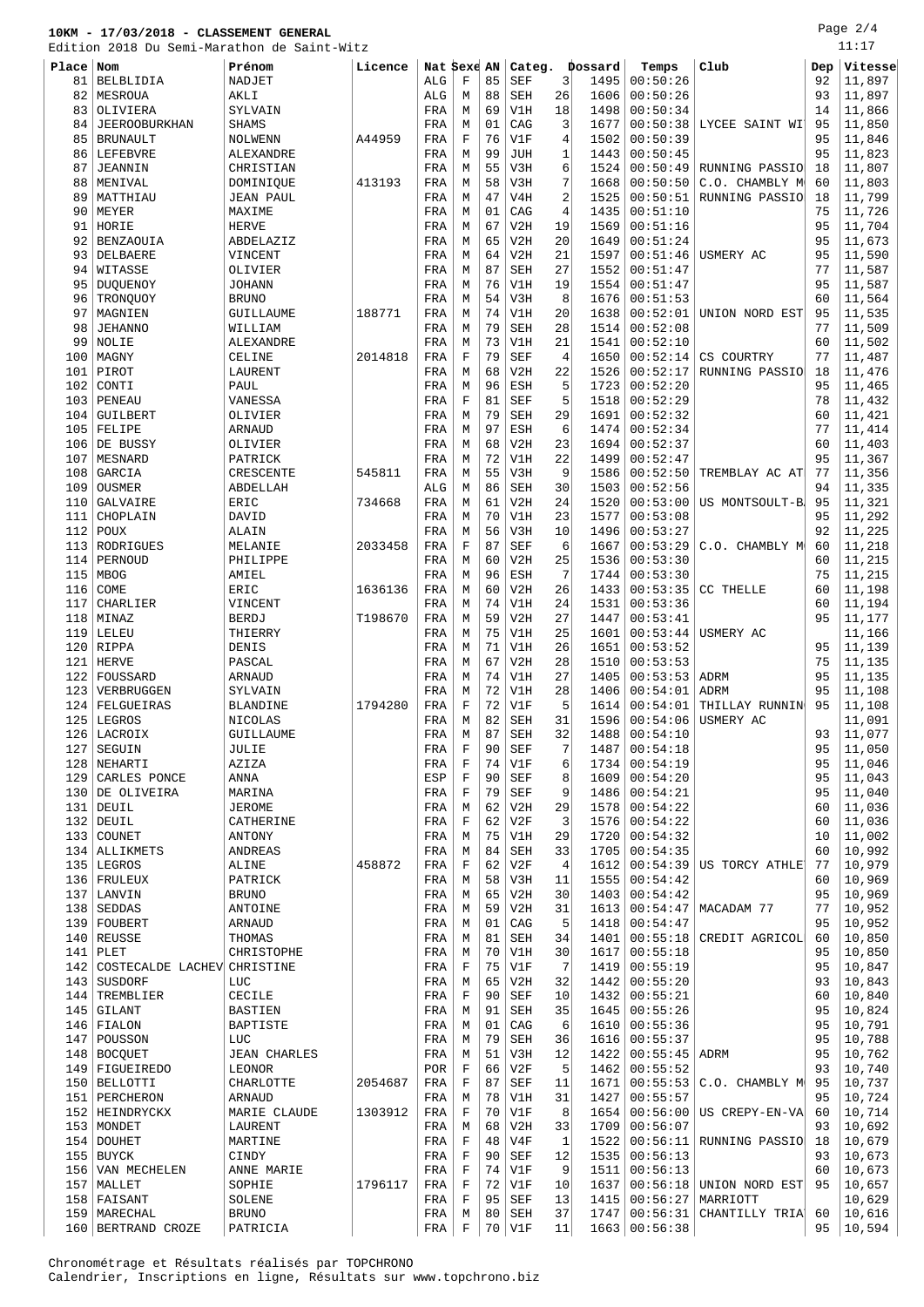Page 3/4

|             |                                  | Edition 2018 Du Semi-Marathon de Saint-Witz |                    |             |                            |                |                   |                      |              |                             |                                  |          | 11:17            |
|-------------|----------------------------------|---------------------------------------------|--------------------|-------------|----------------------------|----------------|-------------------|----------------------|--------------|-----------------------------|----------------------------------|----------|------------------|
| Place Nom   |                                  | Prénom                                      | Licence            | Nat Sexe AN |                            |                | Categ.            |                      | Dossard      | Temps                       | Club                             | Dep      | Vitesse          |
| 161         | GOURDIN                          | CELINE                                      |                    | FRA         | F                          | 80             | SEF               | 14                   | 1407         | 00:56:38                    | <b>ADRM</b>                      | 95       | 10,594           |
| 162         | GILANT                           | CORINNE                                     |                    | FRA         | $\mathbf F$                | 68             | V2F               | 6                    | 1646         | 00:56:39                    |                                  | 95       | 10,591           |
| 163         | <b>BLANCARD</b>                  | GUILLAUME                                   |                    | FRA         | М                          | 84             | <b>SEH</b>        | 38                   | 1690         | 00:56:41                    |                                  | 77       | 10,585           |
| 164         | STERLIN                          | <b>CLEMENT</b>                              |                    | FRA         | М                          | 0 <sub>0</sub> | <b>JUH</b>        | $\sqrt{2}$           | 1713         | 00:56:41                    |                                  | 95       | 10,585           |
| 165         | <b>BOUADLA</b>                   | MOHAMED                                     |                    | FRA         | М                          | 74<br>63       | V1H               | 32                   | 1623         | 00:56:49                    |                                  | 93       | 10,560           |
| 166<br>167  | SPEURT<br>LEPLAT                 | WILLIAM<br><b>HERVE</b>                     |                    | FRA<br>FRA  | М<br>М                     | 74             | V2H<br>V1H        | 34<br>33             | 1589<br>1424 | 00:56:52<br>00:56:57        |                                  | 60<br>94 | 10,551<br>10,536 |
| 168         | POLARD                           | CAROLINE                                    | 2060016            | FRA         | F                          | 80             | SEF               | 15                   | 1680         | 00:57:04                    | US CREPY-EN-VA                   | 60       | 10,514           |
| 169         | MARTIN                           | ERIC                                        |                    | FRA         | M                          | 71             | V1H               | 34                   | 1404         | 00:57:04                    | <b>ADRM</b>                      | 95       | 10,514           |
|             | 170 LE BIHAN                     | YANNICK                                     | 1936295            | FRA         | M                          | 62             | V2H               | 35                   | 1633         | 00:57:08                    | UNION NORD EST                   | 95       | 10,502           |
| 171         | TERBAK                           | FARID                                       | 940319             | FRA         | M                          | 70             | V1H               | 35                   | 1659         | 00:57:10                    | ADRM                             | 95       | 10,496           |
| 172         | CAMUS                            | <b>JEAN MARIE</b>                           |                    | FRA         | М                          | 75             | V1H               | 36                   | 1581         | 00:57:11                    |                                  | 95       | 10,493           |
| 173         | OMARI                            | DAVID                                       |                    | FRA         | M                          | 67             | V2H               | 36                   | 1737         | 00:57:13                    |                                  | 95       | 10,486           |
| 174         | RENAULT                          | <b>BENOIT</b>                               |                    | FRA         | М                          | 85             | <b>SEH</b>        | 39                   | 1673         | 00:57:15                    |                                  | 93       | 10,480           |
| 175         | PIREZ                            | MARTIN                                      |                    | FRA         | М                          | 89             | <b>SEH</b>        | 40                   | 1711         | 00:57:25                    |                                  | 95       | 10,450           |
| 176         | SAUVESTRE                        | <b>GERARD</b>                               |                    | FRA         | М                          | 46             | V4H               | 3                    | 1527         | 00:57:41                    | RUNNING PASSIO                   | 18       | 10,402           |
| 177         | DOURESSAMY                       | <b>BROSSET</b>                              |                    | FRA         | М                          | 67             | V2H               | 37                   | 1519         | 00:57:42                    |                                  | 95       | 10,399           |
| 178         | CASTAGNET                        | KEVIN                                       |                    | FRA         | М                          | 93             | <b>SEH</b>        | 41                   | 1416         | 00:57:46                    |                                  |          | 10,387           |
| 179         | <b>BARBE</b>                     | DOMINIQUE                                   | 1202951            | FRA         | М                          | 49             | V3H               | 13                   | 1599         | 00:57:47                    | US MERY AC                       |          | 10,384           |
| 180<br>181  | <b>HERBAUT</b><br><b>HERBAUT</b> | DANIEL<br>FANNY                             |                    | FRA<br>FRA  | M<br>F                     | 52<br>96       | V3H<br>ESF        | 14<br>$\overline{2}$ | 1572<br>1573 | 00:57:54<br>00:58:02        |                                  | 95<br>95 | 10,363<br>10,339 |
| 182         | <b>SUDRE</b>                     | DELPHINE                                    |                    | FRA         | F                          | 73             | V1F               | 12                   | 1402         | 00:58:05                    | CREDIT AGRICOL                   | 60       | 10,330           |
| 183         | <b>BELTRAME</b>                  | ALAIN                                       |                    | FRA         | М                          | 62             | V2H               | 38                   | 1738         | 00:58:21                    |                                  | 77       | 10,283           |
| 184         | <b>BIGNON</b>                    | ANTHONY                                     |                    | FRA         | М                          | 99             | <b>JUH</b>        | 3                    | 1585         | 00:58:21                    |                                  | 78       | 10,283           |
| 185         | <b>DADOU</b>                     | <b>ETIENNE</b>                              | 200487             | FRA         | M                          | 64             | V2H               | 39                   | 1665         | 00:58:22                    | C.O. CHAMBLY M                   | 60       | 10,280           |
| 186         | TKATCHEFF                        | ALEXANDRE                                   |                    | FRA         | М                          | 68             | V2H               | 40                   | 1579         | 00:58:32                    |                                  | 93       | 10,251           |
| 187         | MERCIER                          | CHRISTOPHE                                  | 1936294            | FRA         | M                          | 73             | V1H               | 37                   | 1634         | 00:58:39                    | UNION NORD EST                   | 95       | 10,230           |
| 188         | <b>OUDAN</b>                     | CHRISTOPHE                                  |                    | FRA         | M                          | 69             | V1H               | 38                   | 1493         | 00:58:40                    |                                  | 95       | 10,227           |
| 189         | MILOUDI                          | NARDJESSE                                   |                    | FRA         | $\mathbf F$                | 86             | <b>SEF</b>        | 16                   | 1515         | 00:58:43                    |                                  | 75       | 10,219           |
| 190         | SIRET                            | ALAIN                                       |                    | FRA         | M                          | 49             | V3H               | 15                   | 1562         | 00:58:44                    |                                  | 37       | 10,216           |
| 191         | <b>BINARD</b>                    | WILFRIED                                    |                    | FRA         | М                          | 79             | <b>SEH</b>        | 42                   | 1425         | 00:58:47                    |                                  | 95       | 10,207           |
| 192         | MIMOUNI                          | ABDERRAHIM                                  |                    | FRA         | М                          | 75             | V1H               | 39                   | 1712         | 00:58:47                    |                                  | 95       | 10,207           |
| 193         | <b>BUISSON</b>                   | CORALIE                                     |                    | FRA         | $\mathbf F$<br>$\mathbf F$ | 81<br>76       | <b>SEF</b><br>V1F | 17<br>13             | 1587         | 00:58:47                    |                                  | 60       | 10,207           |
| 195         | 194   WICHLACZ<br><b>BALTA</b>   | VANESSA<br>MERIEM                           | 1936297            | FRA<br>FRA  | F                          | 71             | V1F               | 14                   | 1640<br>1741 | 00:58:51<br>00:58:59        | UNION NORD EST                   | 95<br>95 | 10,195<br>10,172 |
| 196         | LEPLU                            | KEVIN                                       |                    | FRA         | M                          | 92             | <b>SEH</b>        | 43                   | 1455         | 00:59:02                    |                                  | 95       | 10,164           |
| 197         | DENIAU                           | GREGORI                                     |                    | FRA         | М                          | 77             | V1H               | 40                   | 1664         | 00:59:09                    |                                  | 95       | 10,144           |
| 198         | LEGRAND                          | GREGORY                                     |                    | FRA         | M                          | 77             | V1H               | 41                   | 1568         | 00:59:13                    |                                  | 75       | 10,132           |
| 199         | <b>BRAULT</b>                    | <b>JEAN JACQUES</b>                         |                    | FRA         | М                          | 53             | V3H               | 16                   | 1409         | 00:59:15                    |                                  | 95       | 10,127           |
| 200         | CHEVALLIER                       | ALEXANDRE                                   | 1930257            | FRA         | М                          | 84             | <b>SEH</b>        | 44                   | 1436         | 00:59:15                    | ACI DU PLESSIS                   | 60       | 10,127           |
| 201         | MAURIES                          | <b>BERNARD</b>                              |                    | FRA         | М                          | 49             | V3H               | 17                   | 1467         | 00:59:17                    |                                  | 95       | 10,121           |
| 202         | LAVARENNE                        | <b>SUZANNE</b>                              | 1234940            | FRA         | F                          | 60             | V2F               | 7                    | 1546         | 00:59:31                    | US EZANVILLE-E                   | 95       | 10,081           |
| 203         | COUCHY                           | SABRINA                                     |                    | FRA         | $\mathbf F$                | 76             | V1F               | 15                   | 1566         | 00:59:33                    |                                  | 95       | 10,076           |
| 204         | ABADIE                           | <b>ISABELLE</b>                             |                    | FRA         | F                          | 71             | V1F               | 16                   | 1454         | 00:59:35                    |                                  | 95       | 10,070           |
|             | 205 MARIE                        | CAROLE                                      | 2010708            | FRA         | $\mathbf F$                | 75             | V1F               | 17                   | 1628         | 00:59:37                    | UNION NORD EST                   | 95       | 10,064           |
| 207         | 206 WEISSE                       | ANTOINE                                     |                    | FRA         | М<br>F                     | 65<br>92       | V2H               | 41                   |              | 1420   00:59:37<br>00:59:39 |                                  | 95<br>75 | 10,064<br>10,059 |
| 208         | <b>BALI</b><br>CARTIER           | NAILA<br>AUDREY                             | 1992413            | ALG<br>FRA  | $\mathbf F$                | 76             | SEF<br>V1F        | 18<br>18             | 1513<br>1550 | 00:59:42                    | US MONTSOULT-B                   | 95       | 10,050           |
| 209         | CASTAING                         | LUDIVINE                                    |                    | FRA         | $\mathbf F$                | 90             | SEF               | 19                   | 1729         | 00:59:43                    |                                  | 95       | 10,047           |
| 210         | DROSS                            | PATRICK                                     |                    | FRA         | M                          | 63             | V2H               | 42                   | 1647         | 00:59:58                    |                                  | 75       | 10,006           |
| 211         | <b>BUSARD</b>                    | SERGE                                       |                    | FRA         | М                          | 54             | V3H               | 18                   | 1473         | 01:00:01                    |                                  | 60       | 9,997            |
| 212         | <b>BLANCHET</b>                  | VERONIQUE                                   |                    | FRA         | $\mathbf F$                | 82             | <b>SEF</b>        | 20                   | 1700         | 01:00:06                    |                                  | 95       | 9,983            |
| 213         | <b>BLANCHET</b>                  | CHRISTOPHE                                  |                    | FRA         | М                          | 80             | SEH               | 45                   | 1699         | 01:00:06                    |                                  | 95       | 9,983            |
| 214         | CLARIS                           | CHARLOTTE                                   |                    | FRA         | $\mathbf F$                | 79             | SEF               | 21                   | 1414         | 01:00:19                    | MARRIOTT                         |          | 9,947            |
| 215         | LUONI                            | VINCENT                                     |                    | FRA         | М                          | 69             | V1H               | 42                   | 1837         | 01:00:21                    |                                  | 60       | 9,942            |
| 216         | VAN MECHELEN                     | <b>STEPHANE</b>                             |                    | FRA         | M                          | 73             | V1H               | 43                   | 1512         | 01:00:21                    |                                  | 60       | 9,942            |
| 217         | <b>BAUDOUIN</b>                  | CLEMENCE                                    |                    | FRA         | F<br>М                     | 90<br>61       | SEF               | 22<br>43             | 1731         | 01:00:25<br>01:00:27        |                                  | 75<br>93 | 9,931<br>9,926   |
| 218         | ANDRE<br>$219$ KRIEF             | RICHARD<br>DEBORAH                          |                    | FRA<br>FRA  | $\mathbf F$                | 83             | V2H<br>SEF        | 23                   | 1605<br>1655 | 01:00:30                    |                                  | 92       | 9,917            |
| 220         | ESCOFFIER                        | MARIANNE                                    |                    | FRA         | F                          | 76             | V1F               | 19                   | 1735         | 01:00:34                    |                                  | 93       | 9,906            |
|             | 221   MISTRETTA                  | ADRIANO                                     |                    | FRA         | М                          | 74             | V1H               | 44                   | 1618         | 01:00:39                    |                                  | 60       | 9,893            |
| 222         | CHAMRION                         | <b>BEATRICE</b>                             |                    | FRA         | $\mathbf F$                | 62             | V2F               | 8                    | 1542         | 01:00:40                    |                                  | 95       | 9,890            |
| 223         | CHARPENTIER                      | NICOLAS                                     |                    | FRA         | М                          | 77             | V1H               | 45                   | 1608         | 01:00:44                    |                                  | 95       | 9,879            |
| 224         | ZAMANIFARY                       | LAURELA                                     | 1961953            | FRA         | F                          | 76             | V1F               | 20                   | 1629         | 01:00:51                    | UNION NORD EST                   | 95       | 9,860            |
| 225         | PINTER                           | NATHALIE                                    |                    | FRA         | F                          | 68             | V2F               | 9                    | 1468         | 01:00:53                    |                                  | 93       | 9,855            |
|             | 226 DOLEANS                      | <b>ALEXIS</b>                               | 1551592            | FRA         | М                          | 97             | ESH               | 8                    | 1636         | 01:00:56                    | UNION NORD EST                   | 95       | 9,847            |
| 227         | <b>SEVESTRE</b>                  | SYLVIE                                      |                    | FRA         | F                          | 64             | V2F               | 10                   | 1689         | 01:00:57                    | DRÔLES DE DIAN                   | 60       | 9,844            |
|             | 228 RICHARD                      | FATIMA                                      |                    | FRA         | $\mathbf F$                | 70             | V1F               | 21                   | 1696         | 01:01:12                    |                                  | 95       | 9,804            |
| 229         | COUDRAY                          | MERRYL                                      |                    | FRA         | F                          | 74             | V1F               | 22                   | 1621         | 01:01:13                    | CHANTILLY TRIA                   | 60       | 9,801            |
|             | $230$ RIPPA                      | SONIA                                       |                    | FRA         | $\mathbf F$                | 73             | V1F               | 23                   | 1674         | 01:01:16                    | ADRM                             | 95       | 9,793            |
| 231 <br>232 | <b>BERNARD</b><br>JURCY          | EMMA<br>ANNIE                               | 1930817<br>1961961 | FRA<br>FRA  | F<br>$\mathbf F$           | 68<br>65       | V2F<br>V2F        | 11<br>12             | 1630<br>1635 | 01:01:20<br>01:01:21        | UNION NORD EST<br>UNION NORD EST | 95<br>95 | 9,783<br>9,780   |
|             | 233   CARTERET                   | <b>STEPHANE</b>                             |                    | FRA         | М                          | 75             | V1H               | 46                   | 1563         | 01:01:32                    |                                  | 95       | 9,751            |
| 234         | CARTERET                         | SANDRINE                                    | 2033537            | FRA         | F                          | 72             | V1F               | 24                   | 1631         | 01:01:32                    | UNION NORD EST                   | 95       | 9,751            |
|             | 235   BOUSQUET                   | MARIE                                       |                    | FRA         | $\mathbf F$                | 0 <sub>0</sub> | JUF               | $\mathbf{1}$         | 1675         | 01:01:33                    | LYCEE SAINT WI                   | 95       | 9,748            |
|             | 236   BOUSQUET                   | ERIC                                        |                    | FRA         | М                          | 69             | V1H               | 47                   | 1692         | 01:01:34                    |                                  | 95       | 9,746            |
|             | 237   BOULADOUX                  | <b>JEROME</b>                               |                    | FRA         | M                          | 84             | SEH               | 46                   | 1611         | 01:01:34                    |                                  | 95       | 9,746            |
| 238         | ROUSSEL                          | LAETITIA                                    | 1909757            | FRA         | F                          | 79             | SEF               | 24                   | 1627         | 01:01:46                    | UNION NORD EST                   | 95       | 9,714            |
| 239         | <b>JACQUETTE</b>                 | YOLANDE                                     | 2038150            | FRA         | $\mathbf F$                | 61             | V2F               | 13                   | 1683         | 01:01:49                    | UNION NORD EST                   | 95       | 9,706            |

240 COUCHY REGINE REGINE FRA F 77 V1F 25 1565 01:01:50 77 9,704

Chronométrage et Résultats réalisés par TOPCHRONO Calendrier, Inscriptions en ligne, Résultats sur www.topchrono.biz